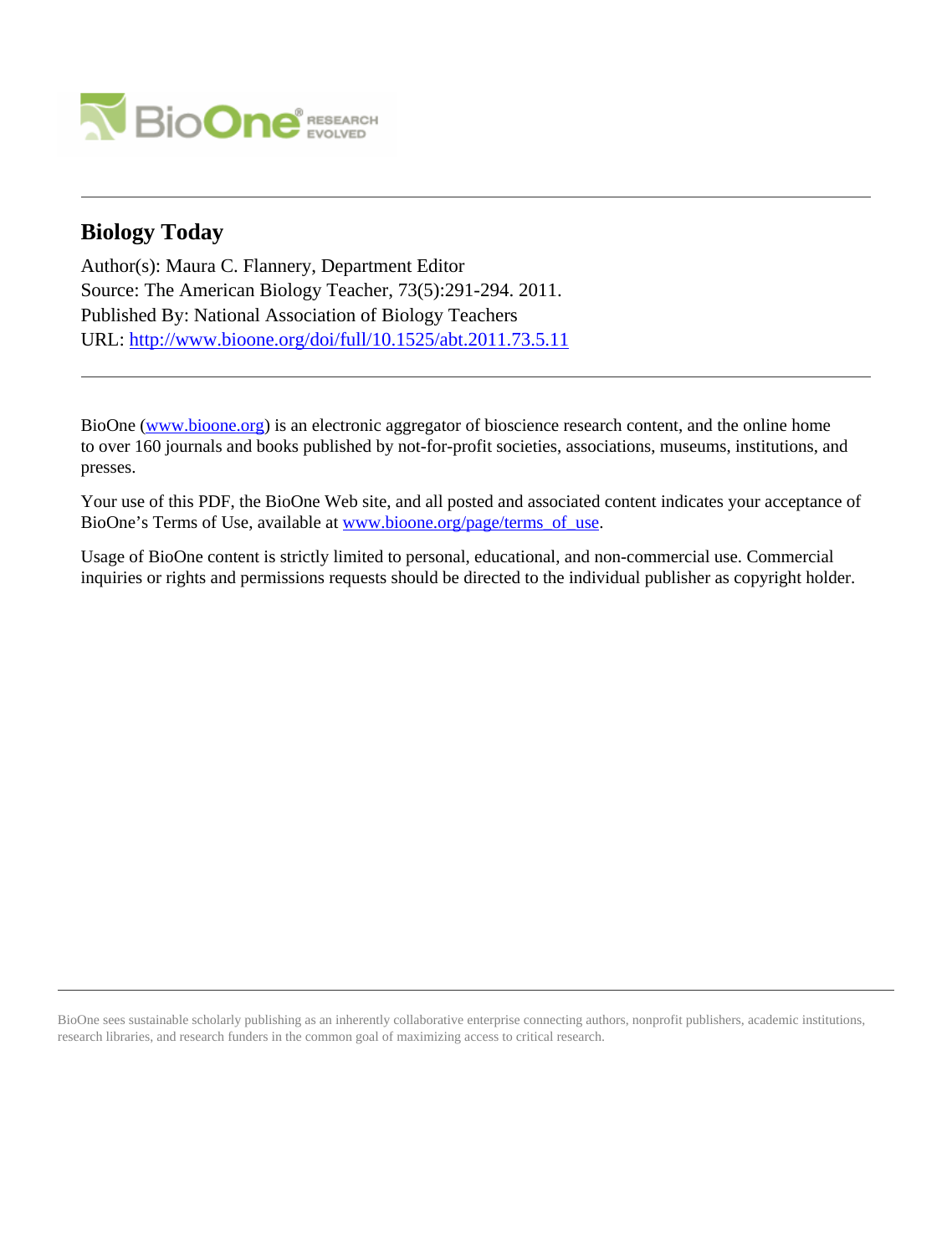# BIOLOGY

# **MOONSTRUCK BY HERBARIA**

I have become fascinated by herbaria, collections of dried plant specimens. Like many new loves, this one began rather suddenly. Yes, I had known about them for years and had even been to a symposium on virtual herbaria, but I hardly ever gave them a thought. Then, as described in my January column (Flannery, 2011), while attending the Botany 2010 meeting last August in Providence, Rhode Island, I had a tour of the herbarium at the Museum of Natural History and Planetarium, Roger Williams Park. I also went to a couple of sessions on the effort to digitize herbarium collections throughout the United States. These experiences got me thinking about herbaria and reading up on them. When, in October, I had a chance to revisit the herbarium in Providence, I was moonstruck. I really wanted to dig into the subject and learn as much about herbaria as I could.

Like many love affairs, this one isn't based on particularly sound judgment. I am not a botanist and know little about plants, although I've gotten interested in drawing them, and I've done some work on Agnes Arber, an early-20th-century plant morphologist (Flannery, 2005). Still, I am definitely light on plant knowledge. But I think this is part of the lure of the subject: a plunge into the unknown, a desire to push my brain. I have begun, just begun, to seriously consider herbaria, and this column is my first attempt to write about them. I have already discovered so much I find interesting that I am hoping this information will interest you as well.

#### J **Visiting Herbaria**

When I went back to the Providence herbarium, the curator, Marilyn Massaro, opened up not only the shelves of specimens to me, but also boxes of books with pressed plants. Most of these aren't of much use scientifically, but they are interesting historically. Many of the books contain seaweed collections, for which there was a craze in the late 19th and early 20th centuries. These collections were obviously based on the beauty of the specimens rather than on their scientific value, since in many cases there are no labels. Still, the books are treasures because they document a passion for plants that is rather foreign to us today (Armstrong & de Zegher, 2004). This is one of the values of herbaria: to preserve the history of our interest in plants as well as the plants themselves.

### O **History of Herbaria**

The history of herbaria is indeed rich, and I'll share just a view of the highlights I've learned so far. One of the first botanists to create a collection of dried plants was the Italian Luca Ghini (1490–1556), who founded botanical gardens in Pisa and then Florence. The oldest surviving herbarium was put together by one of his pupils and dates to 1532. Within a couple of decades, herbaria had become quite

common and were usually collections of medicinal plants, because these were the most interesting to botanists of the day. This was also the era when many botanical gardens were established. In a history of the Botanical Garden of Padua, there is quite a bit about its herbarium, where some specimens date from the 18th century and where specially designed book-like cases hold a collection of 1000 types of seeds (Minelli, 1995). The oldest sheets of dried plants are bound in books, but, particularly after the time of Linnaeus, sheets were stored unbound, in folders, to allow for easier movement in case of reclassification. This is the storage method still used today, though metal cases have usually replaced wooden ones. The former aren't nearly as attractive, but they are fireproof.

The herbarium that Linnaeus created is now housed in the Linnean Society of London and has been digitized so everyone can see how the master himself pressed his plants (http://www.linneanonline.org/view/plants\_alpha/plants\_alpha.html). Another great digitized collection is that of the plants Darwin collected on the *Beagle* voyage. They are at the University of Cambridge Herbarium and were mounted by Darwin's teacher and mentor, John Henslow. Darwin collected over 2700 specimens, which Henslow arranged on 950 sheets (http://www.darwinsbeagleplants.org/Darwin/Home. aspx). The advances in labeling protocol are evident when Henslow's sheets are compared with those of Linnaeus – and thanks to digitization, this is easily done.

There are many other herbarium collections tied to exploration, such as the plants amassed by Joseph Banks and his party on Captain Cook's voyage on the *Endeavor*; these are at the Natural History Museum, London (http://www.nhm ac.uk/research-curation/collections/ departmental-collections/botany-collections/historical-collections/banksherbarium/index.html). Closer to home, the plants collected by Meriwether Lewis on his expedition with William Clark are found at the Academy of Natural Sciences in Philadelphia, where Lewis learned how to preserve plants before he set out (http://www.plantsystematics.org/ reveal/pbio/LnC/LnCherbindex.html). Some of the 239 sheets have Lewis's own labels still attached (Munger, 2003).

One thing I've learned about herbaria is that they are full of surprises. They may be one of the best early examples of social networking. Before digitization, and even with it, sheets were sent from herbaria to botanists and then returned after the botanists' studies were completed. It became standard to lend sheets to a herbarium rather than to an individual, and if the lending institution had multiple sheets for a particular species, it might be willing to give rather than just lend the specimen. The etiquette here is that the receiver sends back a sheet or sheets that are of comparable value. This custom helps herbaria fill out their collections and also means that herbaria are wonderful patchworks of specimens collected by botanists over the centuries and throughout the world.

*The American Biology Teacher,* Vol. 73, No. 5, pages 291–294. ISSN 0002-7685, electronic ISSN 1938–4211. ©2011 by National Association of Biology Teachers. All rights reserved. Request permission to photocopy or reproduce article content at the University of California Press's Rights and Permissions Web site at *www.ucpressjournals.com/reprintinfo.asp.* DOI: 10.1525/abt.2011.73.5.11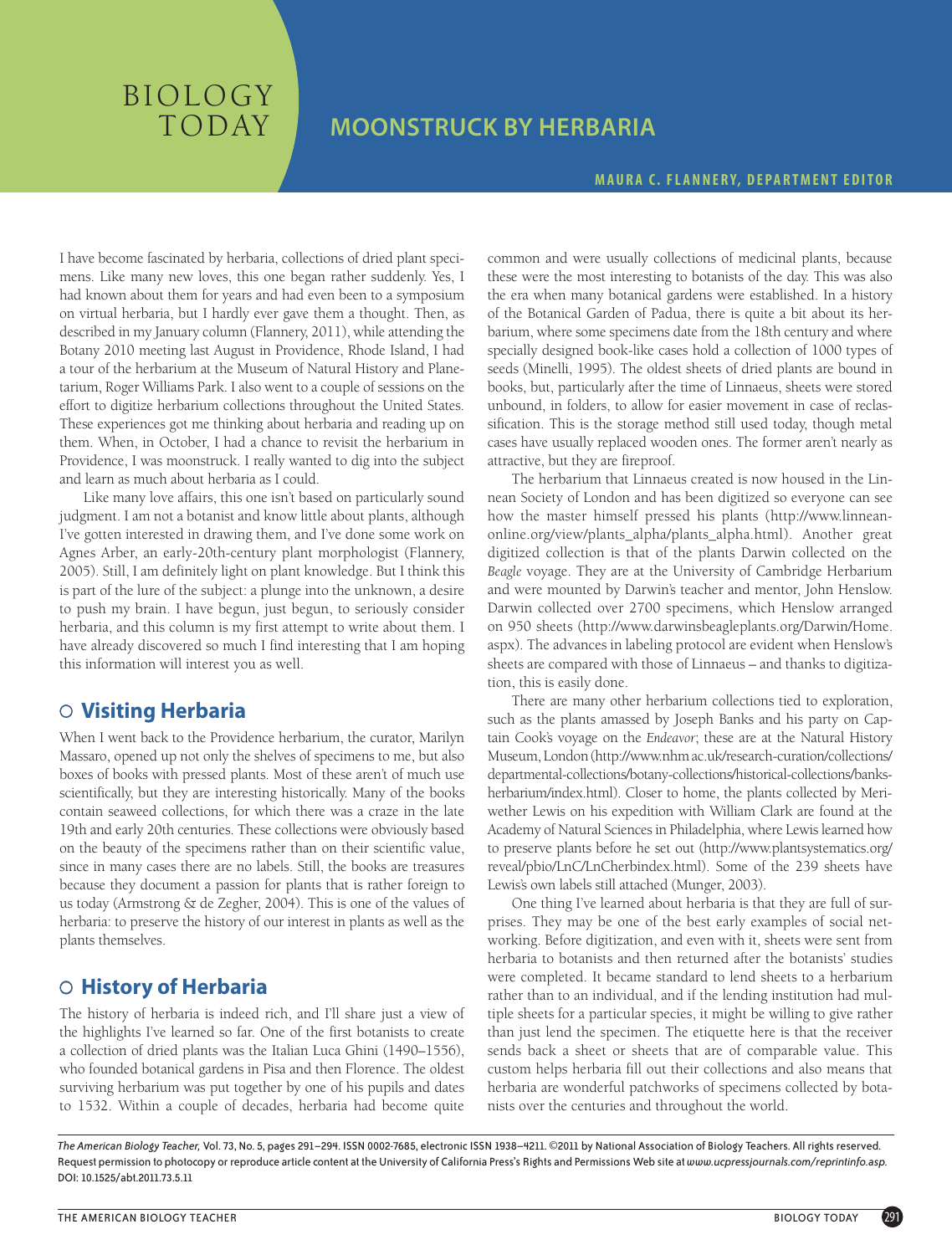Before leaving the history of herbaria and tackling their present-day uses, I have to mention one more collector, Jean-Jacques Rousseau, who not only had a personal herbarium, but also prepared specimens for others, including the Duchess of Portland, a famous 18th-century collector of natural-history materials (Cook, 2007). For another patron, Étienne Delessert, he wrote eight letters that amount to an introduction to the study of plants, and the last letter in the series is on how to create a herbarium (Rousseau, 1979). He gives very specific directions about what condition the plants should be in when collected and the procedures for drying and mounting them. Until I came across this information, I only knew Rousseau as a philosopher, not a biologist. It is amazing how a new love can introduce one to a whole new bunch of friends.

#### O **Herbaria Today**

When I went to Minneapolis for the NABT meeting last fall, I used the opportunity to visit the herbarium at the University of Minnesota, which is part of the University's Bell Museum of Natural History. It takes up a large portion of one floor of a biology building on the St. Paul Campus. As I have discovered, most herbaria, including this one, don't have just one collection, with all the plants filed together. Rather, the specimens are grouped into several collections. For example, it is usual for all the type specimens in a collection to be stored together, so they can get the best care and attention. A type specimen is the one that formed the basis of the original description of the species; it's the standard against which other specimens are compared. University herbaria also usually have a teaching or synoptic collection, which students use in doing their botanical course work. Needless to say, there are no type specimens there. As at most institutions, the history of the collections at the University of Minnesota can in part be told by the cabinets; the synoptic collection is stored in old metal cabinets, more decorative than those of today. The type specimens are housed in newer storage units.

Except for rare cases, such as the Providence herbarium, which is a static collection – or, as Marilyn Massaro terms it, a "time capsule," representing collections made in the late 19th and early 20th centuries – herbarium collections grow over time. That means new storage space has to be found, so in a sense the history of the growth of the collection can be seen in its cabinets. Wooden ones with glass doors are really old, and have been replaced in many institutions either partially or completely by metal ones with movable shelves that allow for more compact storage.

Obviously there is a limit to how much can be stored in a room, which those of us who have "spare" rooms know all too well. Just as our belongings often spill over into garages, herbarium cabinets spill into the halls of biology buildings. This is definitely the case at the University of North Carolina's Coker Hall, where the herbarium itself has matching metal cabinets but earlier ones have been relegated to the halls of several floors. They definitely give the building a lived-in feel and are a testament to the long plant-collecting tradition at UNC Chapel Hill (Radford, 1998). The Assistant Curator of the collection, Carol Ann McCormick, filled me in on how an active herbarium functions, on how loans and trades are at the heart of what the herbarium does, in addition to mounting new specimens and supporting taxonomic and other plant-science research. It quickly became clear that running a herbarium is a labor-intensive operation and that the labor is often hard to come by. Yes, student-workers are available and are great at mounting specimens and packaging sheets for mailing. But much of the work requires greater expertise, and because herbaria are undervalued today, getting educational institutions to commit the necessary funds isn't easy. Kathleen Pryer, the Director of the Duke University Herbarium, has taken to selling prints of herbarium specimens and even coffee mugs to provide not only supplementary funds but also publicity.

I visited both these North Carolina herbaria, which are a 20-minute drive from each other, while on a trip to South Carolina to visit my son and his wife. This is now my strategy: to piggyback trips to herbaria onto other reasons to travel. It may not be the most methodical way to approach my subject, but it does make traveling more fun. My visit to Duke was as wonderful as going to UNC, though their facilities and institutional structures are quite different. (I have to appear as impartial as possible here, but in the interest of full disclosure I must say that my son is a Duke graduate and an avid, if not rabid, Blue Devils basketball fan, which means the initials UNC can't be whispered in his home.) At UNC the herbarium is associated with the botanical garden, and at Duke, it is part of the biology department. Thanks to a recent National Science Foundation grant, the vascular plants at Duke have been moved to a new, state-of-the art facility with compact shelving and climate control. The latter is important for insect control, a perpetual problem in herbaria: there's so much good stuff for insects to eat. According to the curator of vascular plants at the Duke Herbarium, Michael Windham, the reigning insect there is, not surprisingly, the cigarette beetle.

Beyond all the logistical problems and the housekeeping issues, what came through most clearly during my conversations at both Duke and UNC is that herbaria are vital research hubs for the plant world. Pryer has collected statistics indicating that over a 5-year period, the Duke Herbarium collections have been cited in over 300 scientific publications. Of these, 200 were written by researchers at other institutions, which suggests that there is a great deal of borrowing and lending going on. These loans have supported many different kinds of research, an indication of how varied plant science is today.

One study used herbarium specimens as a source of citrus bacterial canker and was able to access its genetic diversity and even its changes over time (Li et al., 2007). The noted entomologist May Berenbaum and her student, Arthur Zangerl, used herbarium specimens to trace an interesting change in the chemistry of the wild parsnip, *Pastinaca sativa*. It was brought to North American by early colonists who used it for food. The plant quickly became a noxious weed, in part because it was no longer plagued by the parsnip webworm, *Depressaria pastinella*, which dogged it in Europe. However, the webworm finally made its way to America in 1869 and has helped to control the *P. sativa* populations, despite the fact that the plant makes furanocoumarins that are toxic to the webworm. Zangerl and Berenbaum (2005) found that herbarium specimens collected in the United States before the 1870s had much lower levels of furanocoumarins than more recent specimens. Old European specimens made these toxins. Apparently, low selection pressure for the production of the toxin in the parsnips during its early years in North America led to lower levels. However, when the webworm appeared, there was selection for toxin production – a beautiful example of evolutionary change. This is a case of herbaria aiding not only plant research but ecological work as well.

At UNC, I learned about the massive project that went on there in the 1950s and 1960s to produce the *Guide to the Vascular Flora of the Carolinas* (Radford et al., 1964). More recently, DNA from a UNC herbarium specimen had been used to clear up the situation concerning three species of red algae that turned out to all belong to the same species, *Prionitis sternbergii* (McCormick, 2010). In another case,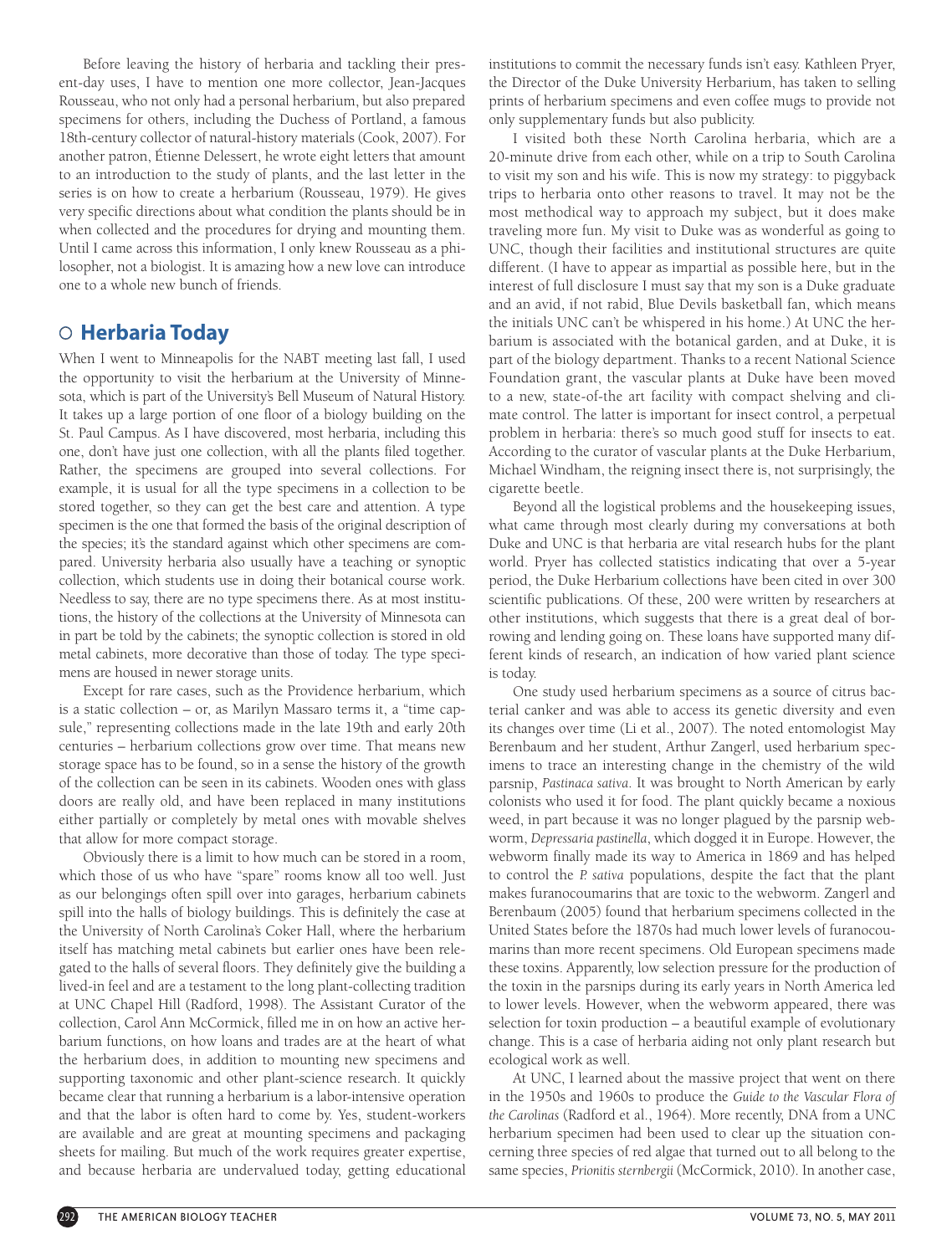a specimen of a new species of *Eupatorium* called the bay boneset, *E. paludicola*, has been deposited in the UNC herbarium; this is a rare plant that has been found at seven sites in the Carolinas (LeBlond, 2007). As an example of trading between herbaria, UNC sent several dozen specimens of newly described species from the southeastern United States to the herbarium at the Natural History Museum, London, and the museum reciprocated with 150 specimens amassed by Ferdinand Rugel, a German plant collector who settled in Tennessee (McCormick, 2009). So, by a very circuitous route, these plants came back to their homeland.

#### O **The Politics of Herbaria**

Another aspect of herbaria is that there are different collecting philosophies, which influence not only the character of collections but the conduct of botanical research as well. In *Imperial Nature*, a biography of the British botanist Joseph Hooker, Jim Endersby (2008) argues that Hooker's huge herbarium at the Royal Botanic Gardens, Kew, shaped how he classified plants. Specimens from all over the world came into Kew, the hub of British botany, so in most cases he had at his fingertips many specimens within a genus and, often, even within a species. Because of this, he could accept that there was variation within species, while botanists in the British colonies, which in the 19th century were vast, had smaller collections and tended to see small differences as more significant and therefore worthy of classification as different species. In other words, Hooker was a lumper and the colonists were splitters. Endersby argues that one reason for Hooker's strategy was very practical: there was limited space at Kew, so the more species, the more specimens that would be needed, and with specimens coming from all over the world, this could lead to a storage crisis.

However, Hooker used a more intellectual argument for his approach: because of the superiority of his study material, he and his colleagues in Britain should do the classifying and those in the colonies should do the collecting, just sending the specimens on rather than attempting serious taxonomic work themselves. This was done in many cases, so much so that almost 600 duplicate sheets that Joseph Banks and his collaborators collected in Australia were sent from the British Museum to the herbarium at Royal Botanic Gardens, Sydney, in 1905, but only after the gardens' director, Joseph Henry Maiden, had visited the museum (Stacey & Hay, 2004).

The Banks collection was one of the mainstays of the British Museum collection, which is now at tha museum's spinoff, the Natural History Museum, London. When the latter was getting its own building in the 1870s, there was a move to divest it of its herbarium, sending all plant material to Kew. There were also counterproposals to make the move in the opposite direction. In the end, neither was done, in part because neither institution wanted to push too hard, for fear of the other winning the whole pot. Also, there were more practical considerations, housekeeping issues that become important when large numbers of specimens are concerned. At Kew, the cabinets had movable shelves, which make shifting specimens during a reclassification easier. If everything went to the museum, there would have been a massive reshuffling job, and it would be a nightmare to try to use both types of cabinets. Also, the two institutions employed different mounting techniques and differently sized sheets. There was a discrepancy of an inch in each dimension: the museum's sheets were larger and so wouldn't fit in Kew's cabinets if the two collections had to be integrated. These seem like trivial considerations, but in this case, they became deal breakers. As an aside, the Kew sheets became the standard size.

On this side of the Atlantic, there were also political issues affecting collecting. These were discussed by Edgar Anderson (1952) in his classic, *Plants, Man and Life*. I was led back to this book, which I had read and loved years ago, by Kim Kleinman's (2003) article on it, in which Kleinman discusses Anderson's views on herbarium management. Anderson was a plant taxonomist working at the Missouri Botanical Garden. He was interested in cultivated plants, including irises, and eventually became fascinated by the puzzle of the wild origins of corn. His book deals with all this, and he is as opinionated about herbaria as Hooker was, but for different reasons. Anderson argues that most herbaria are rich in wild plants and extremely poor in cultivated plants. This is because most curators and researchers associated with herbaria are interested in indigenous plants, for which the location of the plant is important. With cultivated plants, things can get much messier. They can be planted anywhere by humans, and they can have a myriad of different forms, thanks to the work of plant breeders and horticulturists. Again, it comes down to logistics: dealing with too many specimens and trying to find room to store them. So the solution is usually to exclude cultivated plants.

This is not a universal situation – cultivated plants are more welcome in some herbaria, particularly those tied to agricultural schools – but Anderson was painting a rather bleak picture to prepare the reader for the solution he had devised and wanted to promulgate. Since a corn cob can't be pressed between two pieces of paper, and a corn plant is a little large for a  $16.5 \times 10.5$  inch sheet, he uprooted corn plants, set them against a grid to measure height, and photographed them. He also photographed the ears and tassels. He attached these pictures to a standard herbarium sheet, sometimes including kernels in an envelope along with other pertinent information. In other words, he devised a way to get even difficult cultivated plants into a herbarium. I don't yet know enough about herbaria to know if his idea caught on, but it suggests something more fundamental than a storage problem. It suggests a difference of philosophy, and perhaps even of values held by those who study wild and cultivated plants. Another important name in the history of plant biology, Liberty Hyde Bailey, called the herbarium he founded a "hortorium" to emphasize his interest in cultivated plants; it's now housed at Cornell University (Dorf, 1956).

### **O Herbaria in the Future**

Perhaps what I've found most interesting in my exploration of herbaria is that along with their rich history and present-day usefulness in research, there is the prospect of a fascinating future. This is despite the fact that many herbaria are being closed and others amalgamated. First, there is the growing importance of herbaria in the study of global warming. Among the articles Kathleen Pryer shared with me was one on the possible effects of climate change on California's endemic flora (Loarie et al., 2008); it was based on a survey of herbarium specimens tied to geographic data. That's one of the exciting new trends in herbarium work: georeferencing or finding GIS coordinates for specimens. This makes the mapping of plant distributions much easier and so makes herbarium information richer. Georeferencing is often done along with digitizing the data on specimen labels, and in some cases with the creation of high-resolution digital images (Funk, 2010). Digitization is an exciting trend in herbarium work, but it is obviously costly, especially for collections like those of the New York Botanical Garden and Kew that have over 7 million specimens each. It is type specimens that are usually digitized first, and important historical collections such as those of Linnaeus and Darwin that I've already mentioned.